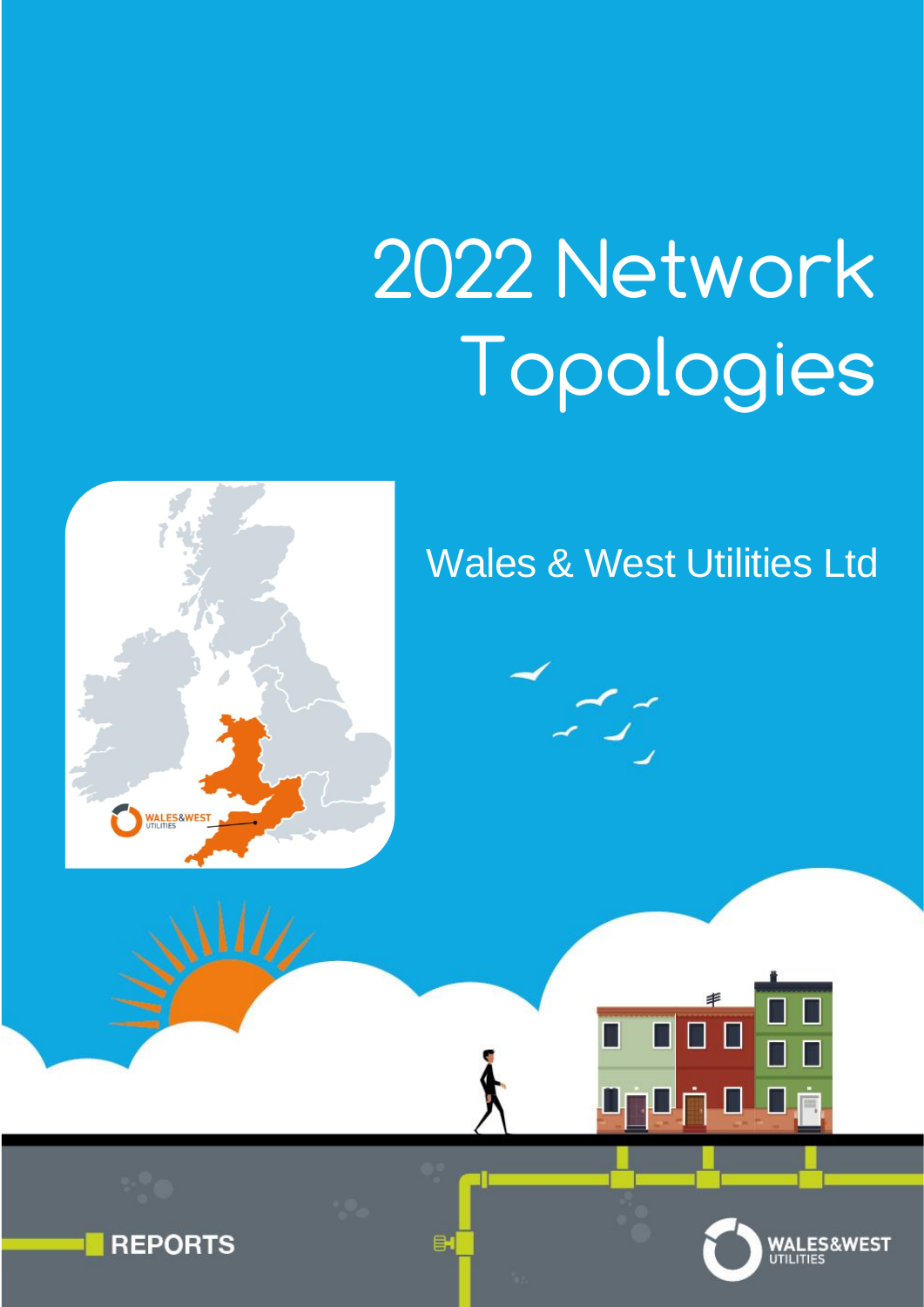#### **Introduction**

In December 2020 OFGEM published their RIIO-2 Final Determinations1 for the transmission and gas distribution price controls. These set out the key elements of the price control from 1 April 2021 to 31 March 2026. This included a new licence obligation for the gas transporter licence holders to comply with an enhanced obligations framework in relation to the exit capacity booking process.

Standard Special Licence Condition ("SSC") A57 (Exit Capacity Planning) of the gas transporter licences requires the licence holder ("licensee") to comply with the Exit Capacity Planning Guidance ("the Guidance") which is available here: [Exit Capacity Planning Guidance | Ofgem](https://www.ofgem.gov.uk/publications-and-updates/exit-capacity-planning-guidance?utm_medium=email&utm_source=dotMailer&utm_campaign=Daily-Alert_19-03-2021&utm_content=Exit+Capacity+Planning+Guidance&dm_i=1QCB,7AN5S,EHP5GS,TL5YO,1)

The Guidance comprises a set of requirements relating to the following areas of capacity booking activity. However, in this initial year specific transition arrangements are in place to confirm a reduced set of requirements.

- Methodology: GDNs must provide information on the structure of their networks known as Network Topology, and both GDNs and NGGT must provide information on their forecasts of demand and the details of the processes in place to calculate these forecasts.
- Engagement: the GDNs and NGGT must collaboratively work with each other and with other stakeholders to maximise booking efficiency across the gas transportation network as a whole.
- Reporting: licensees must report annually to the Authority on capacity booking methodology, stakeholder engagement, decisionmaking and data to demonstrate efficient booking outcomes.

This document delivers the requirements for GDNs to update and share their Network Topologies for the 2022 booking cycle. In this external version of the publication, some of the information has been redacted for the protection of CNI.

If you have any queries or would like any further information please contact our planning team: [LTSAnalysisRequests\\_NMU@wwutilities.co.uk](mailto:LTSAnalysisRequests_NMU@wwutilities.co.uk)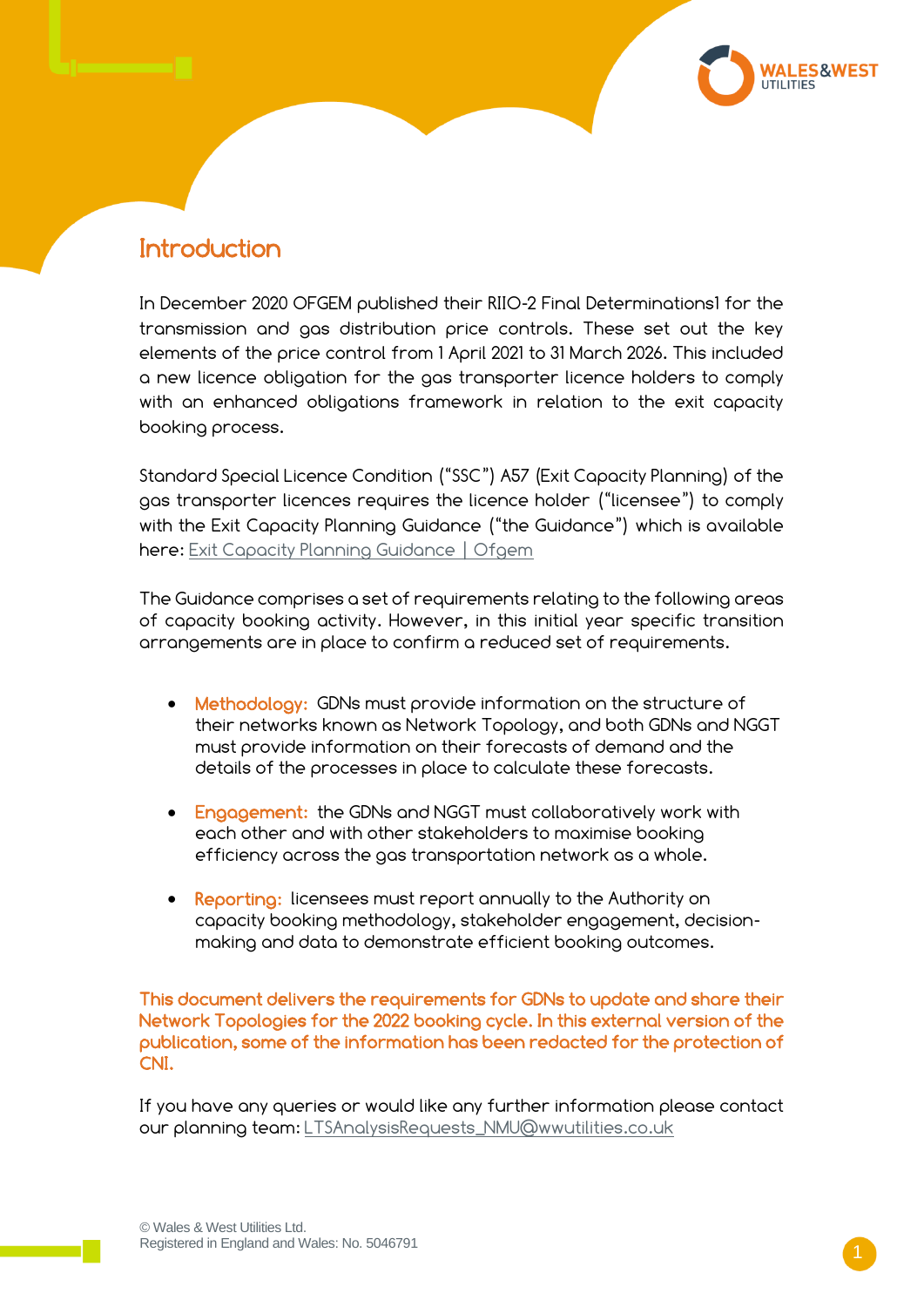

#### **South West**

| <b>Offtake</b> | <b>Topology</b>                                                   | <b>Control</b> | Max<br>Capacity Capacity $\begin{bmatrix}$ Capacity $\end{bmatrix}$ | Min | MOP<br>(bar) | Downstream<br>Changes Over<br>the Past Year | Anticipated<br><b>Changes Over</b><br>the Coming Year |
|----------------|-------------------------------------------------------------------|----------------|---------------------------------------------------------------------|-----|--------------|---------------------------------------------|-------------------------------------------------------|
|                | This Information has been redacted due to its sensitivity in line |                |                                                                     |     |              |                                             |                                                       |
|                | with BEIS and the CPNI general principles of security around its  |                |                                                                     |     |              |                                             |                                                       |
|                |                                                                   |                | wider disclosure                                                    |     |              |                                             |                                                       |
|                |                                                                   |                |                                                                     |     |              |                                             |                                                       |

#### **Wales South**

| <b>Offtake</b> | <b>Topology</b>                                                   | <b>Control</b> | Max<br>Capacity Capacity (mcm/d) | Min | MOP<br>(bar) | Downstream<br>Changes Over<br>the Past Year | Anticipated<br>Changes Over<br>the Coming Year |
|----------------|-------------------------------------------------------------------|----------------|----------------------------------|-----|--------------|---------------------------------------------|------------------------------------------------|
|                | This Information has been redacted due to its sensitivity in line |                |                                  |     |              |                                             |                                                |
|                | with BEIS and the CPNI general principles of security around its  |                |                                  |     |              |                                             |                                                |
|                |                                                                   |                | wider disclosure                 |     |              |                                             |                                                |
|                |                                                                   |                |                                  |     |              |                                             |                                                |